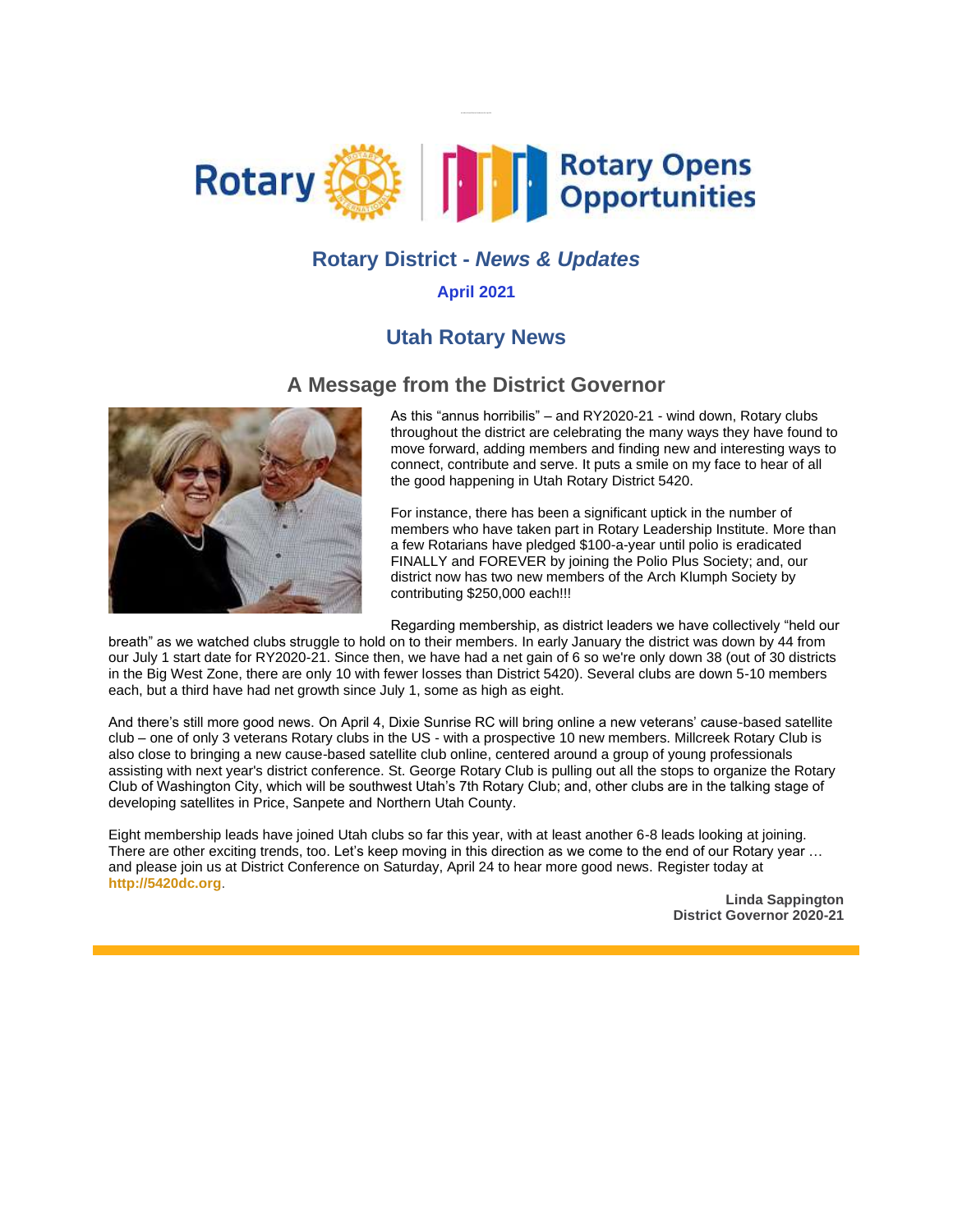# **Remembering 2020! Video Challenge**

While we won't be having an in-person District Conference this year, we sure can have a video competition between clubs with a theme of "Remembering 2020!" Here are the rules:



- No longer than 30 seconds (it will be edited)
- Must incorporate your club name in the most creative way such as icing on top of a cake, scrabble tiles, stadium cards, a sign in your community or in some other way
- Include photos or video from service projects you completed last year
- And, be sure to include whatever else demonstrates how your club remembered 2020!

#### **There will be prizes!**

## **[Register Here](https://nam04.safelinks.protection.outlook.com/?url=http%3A%2F%2Fr20.rs6.net%2Ftn.jsp%3Ff%3D0014DfaCPhFtsx7U3Bk516hfTWPGaRy-YcnmM11cgiMX9F2u8z83l8rGQZydSsd_hS2cWPB0J4Ext6MFNN6q0G_TSxauTwgMHs_cW3lWNHx3_O7gCAUYUadnIQMSsMKCnUtzCQJzxlmIAo%3D%26c%3Dv573Vn_Kfz8iYx1nmgZPER-qzU0WztczC5DPDZcXeYlHpN8R2vXNAw%3D%3D%26ch%3DgjbHUflJLL4R7P31GEr3Ddf3dMCWgmAKh6Wir1_Kabc2azw1TWkFpQ%3D%3D&data=04%7C01%7Cabdrisba%40uvu.edu%7Cff7e5c894c174c85b9f608d8f537982a%7C1ea2b65f2f5e440eb025dfdfafd8e097%7C0%7C0%7C637528968116860490%7CUnknown%7CTWFpbGZsb3d8eyJWIjoiMC4wLjAwMDAiLCJQIjoiV2luMzIiLCJBTiI6Ik1haWwiLCJXVCI6Mn0%3D%7C2000&sdata=ykkhP3%2FdTko6w6nve7gDVz7Hw0G4EGvJ3%2BHq7f6Au6A%3D&reserved=0) for the Virtual District Conference Saturday, April 24 - 10 am to 3 pm**

- 1. **Online only** on **Saturday, April 24 beginning at 10 a.m. and ending at 3 p.m.** with an hour break for lunch and video viewing.
- 2. Only \$10 to **[register](https://nam04.safelinks.protection.outlook.com/?url=http%3A%2F%2Fr20.rs6.net%2Ftn.jsp%3Ff%3D0014DfaCPhFtsx7U3Bk516hfTWPGaRy-YcnmM11cgiMX9F2u8z83l8rGQZydSsd_hS2cWPB0J4Ext6MFNN6q0G_TSxauTwgMHs_cW3lWNHx3_O7gCAUYUadnIQMSsMKCnUtzCQJzxlmIAo%3D%26c%3Dv573Vn_Kfz8iYx1nmgZPER-qzU0WztczC5DPDZcXeYlHpN8R2vXNAw%3D%3D%26ch%3DgjbHUflJLL4R7P31GEr3Ddf3dMCWgmAKh6Wir1_Kabc2azw1TWkFpQ%3D%3D&data=04%7C01%7Cabdrisba%40uvu.edu%7Cff7e5c894c174c85b9f608d8f537982a%7C1ea2b65f2f5e440eb025dfdfafd8e097%7C0%7C0%7C637528968116860490%7CUnknown%7CTWFpbGZsb3d8eyJWIjoiMC4wLjAwMDAiLCJQIjoiV2luMzIiLCJBTiI6Ik1haWwiLCJXVCI6Mn0%3D%7C2000&sdata=ykkhP3%2FdTko6w6nve7gDVz7Hw0G4EGvJ3%2BHq7f6Au6A%3D&reserved=0)** -- all funds donated to Polio Plus then matched 2x1 by the Bill and Melinda Gates Foundation.
- 3. **Dynamic** guest speakers
- 4. Presentation of **awards** (Clubs of the Year will be awarded on July 17 during DGE Judy Zone's induction event)
- 5. For those who will be in the area, some great service projects, a barbeque dinner, entertainment and line dance instruction will bookend our day together.



## **Final Reminder: Earth Day Club Cleanup Challenge**

Four prizes will be awarded - first and second place prizes of \$500 and \$250 will be awarded to small clubs (35 members or less) and large clubs (over 35 members) with the **highest reported weights of trash collected** (must be in keeping with the first item of the Four Way Test!). The only requirement: the winning clubs must use their awards to hold a **membership promotion event within 6 months of receiving the award**.

**Clubs should report their results to District Membership Chair Scott Florence at [srf2624@yahoo.com n](mailto:srf2624@yahoo.com)o later than April 17. Winning clubs will be announced at our District Conference on April 24.**

## **Richfield Rotary - Club of the Month - Bigger Better Bolder Service That Changes Lives**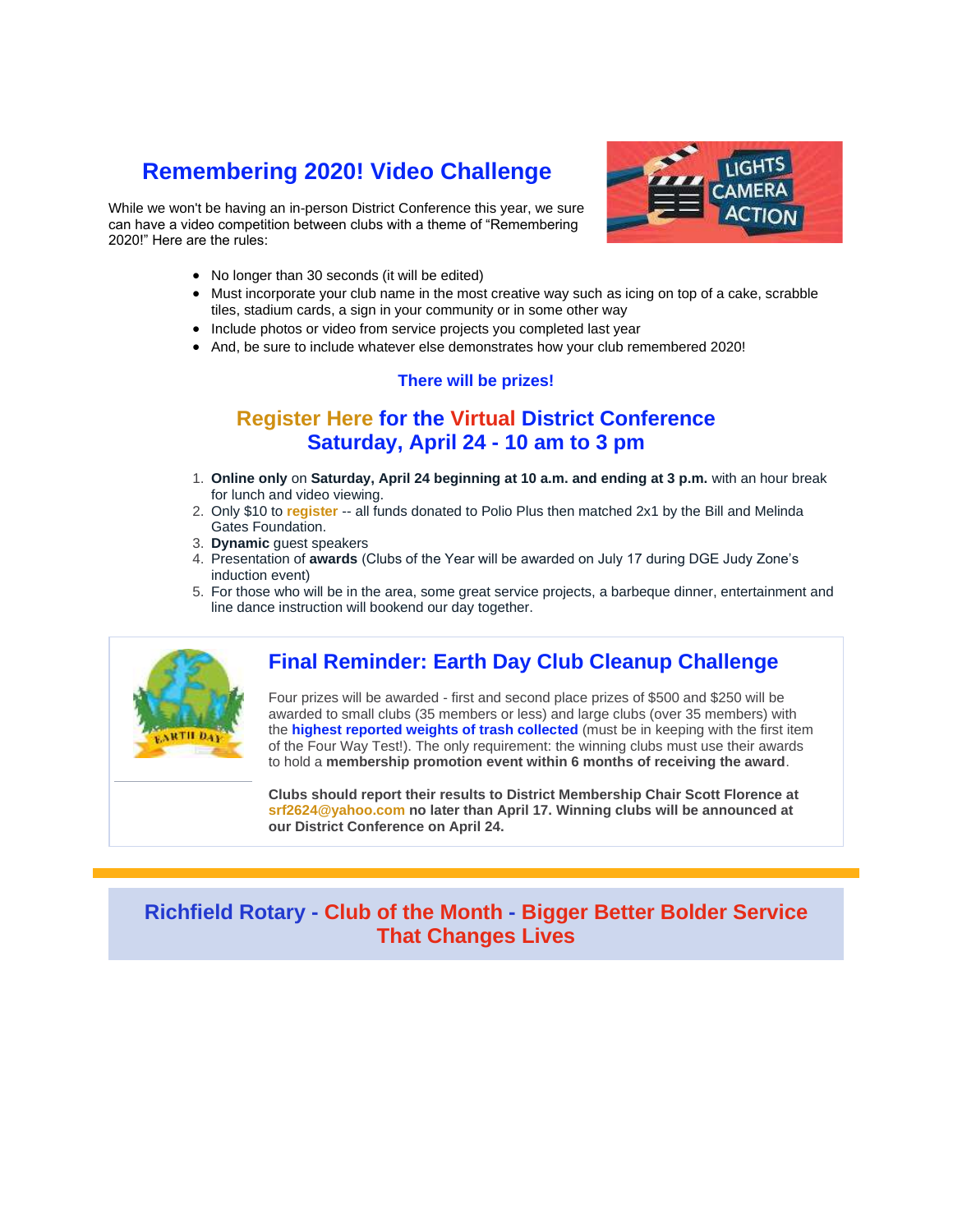

D5420's April 2021 Club of the Month for "Bigger, Better, Bolder Service to Change Lives" is **Richfield Rotary Club.**

It's true, Richfield Rotary Club has not been meeting in-person for much of this year, but that hasn't stopped them from creating "bigger, better, bolder" impact in the world, both locally and internationally.

This club's efforts to kick start a Rotary Club in Sanpete County has not resulted in much interest YET, but they remain determined to "grow Rotary" in this community. In the meantime, Richfield Rotarians have raised \$11,000 toward a \$35,000

endowed scholarship for Native American youth studying on the Snow College campus in Richfield. They have also recently placed three swings – each valued at between \$6,000-7,000 for handicapped children and adults. A wheelchair swing and a double-bench swing were installed earlier in the year at Richfield's Rotary Park; and a third – another wheelchair swing – is now outside their local Family Support Center.

And, if this doesn't adequately illustrate this club's "service above self" mindset, they have just been awarded a Global Grant which will top out at about \$100,000 for the installation of bathrooms and showers in three small communities in the independent island nation of Kiribati, located in the central Pacific Ocean (population of 119,000).

Congratulations to President Kelly Crane and members of the Richfield Rotary Club named April 2021 Club of the Month for "Bigger, Better, Bolder Service to Change Lives."

> **Linda Sappington District Governor 2020-21**

## **Cedar City Rotary Club is April Club of the Month for "Staying the Course"**

Despite the pandemic, **Cedar City Rotary Club** has continued meeting every week (masked and socially distanced, of course) followed by a posting of their meetings on YouTube for those who did not feel comfortable attending in-person. This southern Utah club has also accomplished multiple projects during the year, including a fundraiser. Then when they canceled another fundraiser, they applied for and were awarded a grant for \$50,000 to cover lost revenue.



They have continued to add new members, though they are down this year because people have moved from the area or left the club for other reasons. Cedar City Rotary Club continues to support the Rotary Foundation which, as always, will show up in the Rotary International data base as a big payment in May/June.

New members are immediately engaged on committees and all have attended Rotary Leadership Institute. Club projects have been done on reservations in support of the Native American Initiative, including helping with the distribution of \$72,000 worth of new school clothes donated by a Southern California club to those in need on the Navajo Nation. Cedar City Rotarians completed a COVID mask project, planted trees, cleaned up areas in the community, supported the local shelter/food pantry and the Happy Factory … and, delivered dictionaries. This vibrant club has also awarded thousands of dollars in scholarships and grants to students and organizations in the community. It's not that the club doesn't have problems or weaknesses, but they have risen above their challenges to continue serving their community. In short, Cedar City Rotary hasn't missed a beat.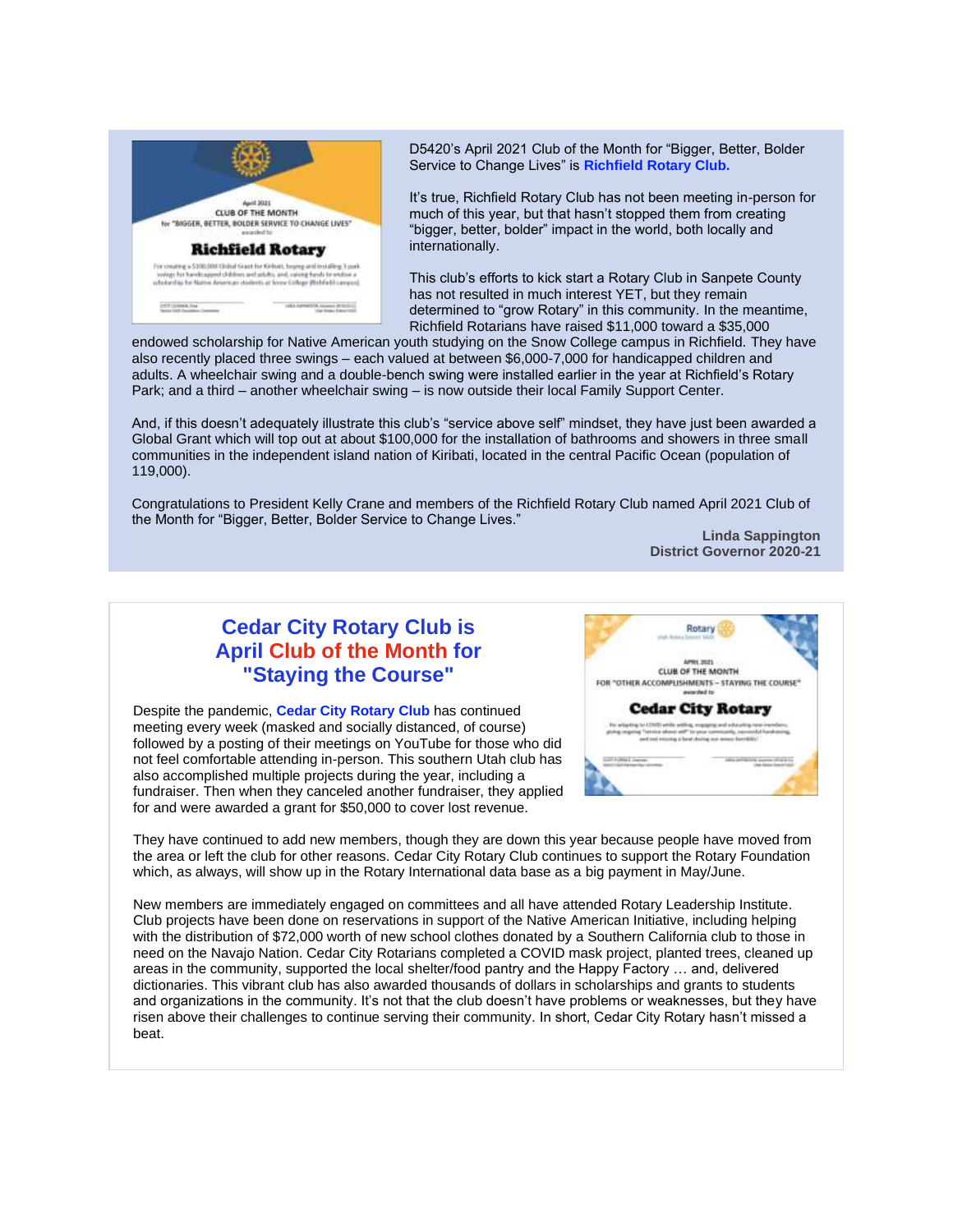Congratulations to President Paul Monroe and all members of the Cedar City Rotary Club named April 2021 Club of the Month for "Staying the Course" during our challenging year.

> **Linda Sappington District Governor 2020-21**



#### **Inspiring Message from First Woman President-Elect**

Many Utah Rotary Presidents-Elect & Presidents-Nominees wanted to share this inspiring message from Rotary International's FIRST woman President 2022-2023, shown at High Country PETS March 19. **[Here is the video](https://nam04.safelinks.protection.outlook.com/?url=http%3A%2F%2Fr20.rs6.net%2Ftn.jsp%3Ff%3D0014DfaCPhFtsx7U3Bk516hfTWPGaRy-YcnmM11cgiMX9F2u8z83l8rGRBQ_ZAqretNfImqASx-zBlsKQBwmrniCGL5ppqePI371L6ItWulPu2eoSmahm6qCqGFx4BsiZgc6ADsNCy7O6GX47MruzNJmjRUFcdg8iXuEya8Km2iBUQVrMCb-EMuTRu5Svlj15rr%26c%3Dv573Vn_Kfz8iYx1nmgZPER-qzU0WztczC5DPDZcXeYlHpN8R2vXNAw%3D%3D%26ch%3DgjbHUflJLL4R7P31GEr3Ddf3dMCWgmAKh6Wir1_Kabc2azw1TWkFpQ%3D%3D&data=04%7C01%7Cabdrisba%40uvu.edu%7Cff7e5c894c174c85b9f608d8f537982a%7C1ea2b65f2f5e440eb025dfdfafd8e097%7C0%7C0%7C637528968116880482%7CUnknown%7CTWFpbGZsb3d8eyJWIjoiMC4wLjAwMDAiLCJQIjoiV2luMzIiLCJBTiI6Ik1haWwiLCJXVCI6Mn0%3D%7C2000&sdata=UdS7XbtHEX47cs0ICEJREj%2F7e%2F%2F2WrFS%2BnOdDhhT9Lw%3D&reserved=0)** for you to share with your clubs.

Last October, Jennifer made history when she was nominated to become Rotary International's President for 2022-2023 - the first woman to hold that office in the organization's 115-year history.

Jennifer is the Founder and President of Media Street Productions, a 25 year old, award-winning media company in Windsor, Ontario. She is a proud member of the Rotary Club of Windsor-Roseland. Her talents have strengthened Rotary reach and impact, through many roles including Trustee of the Rotary Foundation, RI Vice President, and co-chair of the End Polio Now: Make History Today campaign, raising funds alongside Bill and Melinda Gates and their Foundation.

## **Celeste Edmunds on Foster Care System - Tuesday, April 13**

Utah Rotary's **Interaction – The Virtual Interact Speaker Series** – ends its successful run on Tuesday, April 13 from 6 to 7:15 pm when Celeste Edmunds, Executive Director of The Christmas Box Foundation, describes her childhood growing up in foster care.

The Christmas Box Foundation was founded by New York Times best-selling author Richard Paul Evans to transition children out of a crisis situation into a safe foster home.

The Interact Speaker Series has been developed as a result of the tough stuff dished out during 2020. Giving teens and adults the opportunity to learn how ordinary people overcame adversity is intended to help them meet the challenges in their own lives.



Parents are invited to attend as well so they can coach young people who are dear to them and promote the series in their Interact Clubs. The series is open to non-members as well. Upon registration adults and teens will be sent the Zoom link to the virtual event.

**[Register for the free April event here](https://nam04.safelinks.protection.outlook.com/?url=http%3A%2F%2Fr20.rs6.net%2Ftn.jsp%3Ff%3D0014DfaCPhFtsx7U3Bk516hfTWPGaRy-YcnmM11cgiMX9F2u8z83l8rGdPjOO9J-X1sT2yK1MQj1ViCumDRktEBjQ0XCbqBz9DgqrheDHreNOlO87K-1xEpJdwNKSw27wZuZkJxkAo7knl3nZzOfJsWNpH_hvdgK2_mqXxn2zrQrDoRHSkng1wCxe2A6ltsnrzC%26c%3Dv573Vn_Kfz8iYx1nmgZPER-qzU0WztczC5DPDZcXeYlHpN8R2vXNAw%3D%3D%26ch%3DgjbHUflJLL4R7P31GEr3Ddf3dMCWgmAKh6Wir1_Kabc2azw1TWkFpQ%3D%3D&data=04%7C01%7Cabdrisba%40uvu.edu%7Cff7e5c894c174c85b9f608d8f537982a%7C1ea2b65f2f5e440eb025dfdfafd8e097%7C0%7C0%7C637528968116880482%7CUnknown%7CTWFpbGZsb3d8eyJWIjoiMC4wLjAwMDAiLCJQIjoiV2luMzIiLCJBTiI6Ik1haWwiLCJXVCI6Mn0%3D%7C2000&sdata=LVcQEW3xVz79MZ%2FSEZD5%2Bam4o6e6cIcHBE0btZ3Ej5o%3D&reserved=0)**.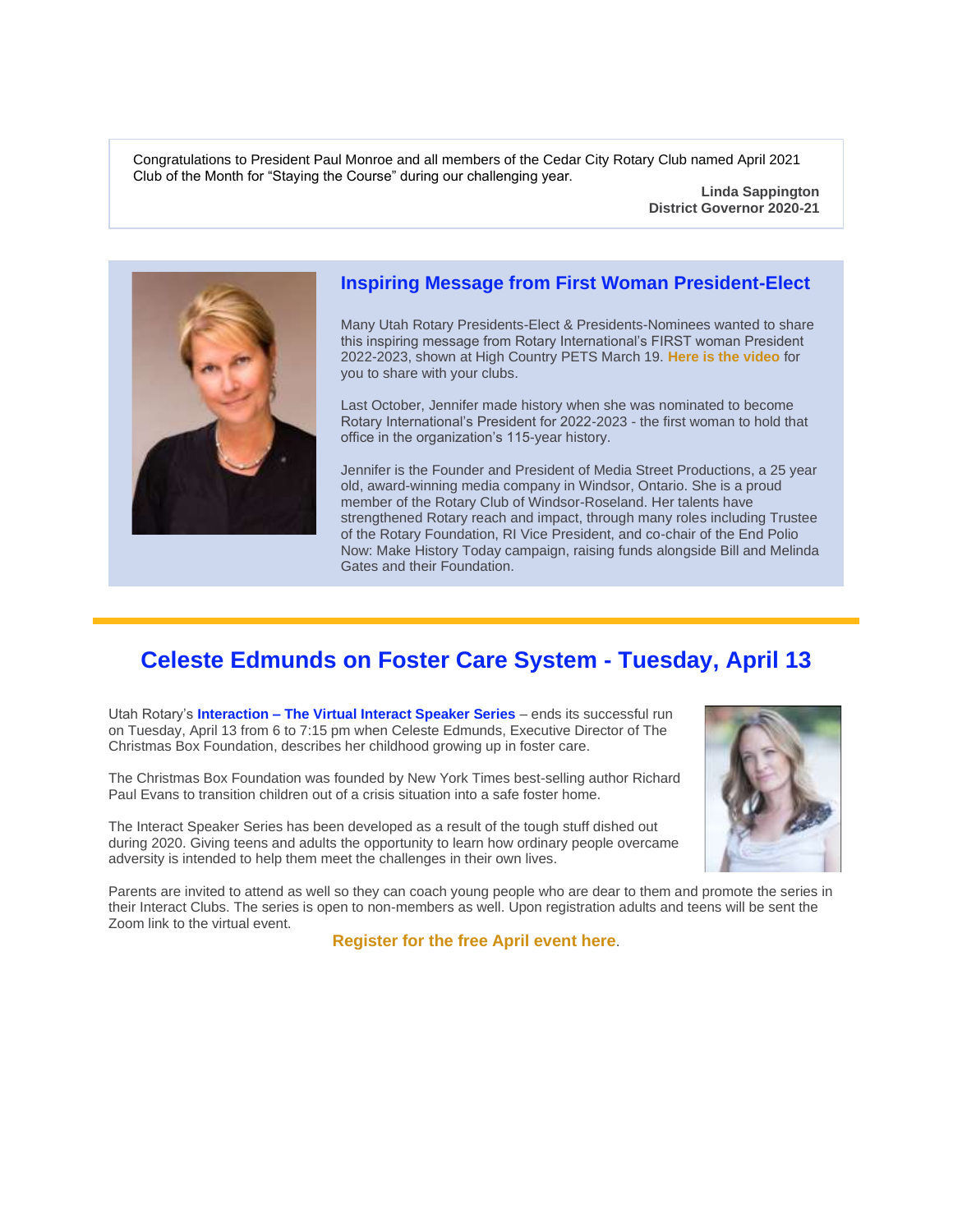# Wanted!

#### **Video Creation Opportunity: Rotary Youth Exchange**

Utah's Youth Exchange Program is looking for a professional, amateur, or student video editor to help create a two-minute video explaining what Rotary Youth Exchange is and how it benefits all involved. This video will be shown to Rotary Clubs across the state. All footage is provided by Rotary. Please contact Kahrin Sharp, Youth Exchange Chair, if you are interested at **[kahrin@rjsinc.com](mailto:kahrin@rjsinc.com)**





## **RI President Shekhar Mehta Spoke at High Country PETS**

At High Country PETS on March 20, incoming RI President Shekar Mehta delivered an eloquent message that all Utah Rotarians should hear. **[Please share this brief video with your clubs!](https://nam04.safelinks.protection.outlook.com/?url=http%3A%2F%2Fr20.rs6.net%2Ftn.jsp%3Ff%3D0014DfaCPhFtsx7U3Bk516hfTWPGaRy-YcnmM11cgiMX9F2u8z83l8rGRBQ_ZAqretN0q2szYt_tNwgEmNPxM9MVfaJ41EyAyvI4E6gEvtcyKslyezGo927vUNR08yzbMhKZYowmQE1ayCr4KTlRfEh9WansjHV1ciwLlWY6Z6s-AMVC2cyEx2WQLnF2EmzXjml%26c%3Dv573Vn_Kfz8iYx1nmgZPER-qzU0WztczC5DPDZcXeYlHpN8R2vXNAw%3D%3D%26ch%3DgjbHUflJLL4R7P31GEr3Ddf3dMCWgmAKh6Wir1_Kabc2azw1TWkFpQ%3D%3D&data=04%7C01%7Cabdrisba%40uvu.edu%7Cff7e5c894c174c85b9f608d8f537982a%7C1ea2b65f2f5e440eb025dfdfafd8e097%7C0%7C0%7C637528968116890471%7CUnknown%7CTWFpbGZsb3d8eyJWIjoiMC4wLjAwMDAiLCJQIjoiV2luMzIiLCJBTiI6Ik1haWwiLCJXVCI6Mn0%3D%7C2000&sdata=At7Je6ig%2BWn0nK1qNzRsMGtQ8Z%2F0isWMcCSJoZmpC5U%3D&reserved=0)**

Shekhar Mehta is only the 4th Indian in 115 years to be nominated as the President of Rotary International for the year 2021-22. He heads the Skyline Group and is engaged in Real Estate Development in different parts of India, including the largest group housing collaborative in the state of Rajasthan.

Shekhar joined Rotary in 1985. He is a member of Rotary Calcutta Mahanagar. He has spoken at hundreds of events nationally and internationally. His motivation skills are par excellence which has helped raise millions of dollars for The Rotary Foundation. Shekhar is the recipient of the highest awards of Rotary International & The Rotary Foundation: "Service Above Self Award" ; "The Meritorious Service Award" ; and "The Distinguished Service Award". His guiding mantra in life is "Service is the rent that we pay for the space we occupy on this earth."

# **High Country PETS a SUCCESS**

High Country PETS was such a success this year! Thank you to all the Presidents Elect, President Nominees, and other club and district officers who attended. Videos from RI President Elect Shekar Mehta, RI President Nominee Jennifer Jones (useful for club meetings) and many other learning resources are still available at **[highcountrypets.org](https://nam04.safelinks.protection.outlook.com/?url=http%3A%2F%2Fr20.rs6.net%2Ftn.jsp%3Ff%3D0014DfaCPhFtsx7U3Bk516hfTWPGaRy-YcnmM11cgiMX9F2u8z83l8rGRBQ_ZAqretNVUH5q57zixb-HroxlF1L7cutpbfYyd6_fVXmCjW4HPfPixxbk-h-2us8FNxeQrzqB-dSFFMU2joKQ698kTp-7g%3D%3D%26c%3Dv573Vn_Kfz8iYx1nmgZPER-qzU0WztczC5DPDZcXeYlHpN8R2vXNAw%3D%3D%26ch%3DgjbHUflJLL4R7P31GEr3Ddf3dMCWgmAKh6Wir1_Kabc2azw1TWkFpQ%3D%3D&data=04%7C01%7Cabdrisba%40uvu.edu%7Cff7e5c894c174c85b9f608d8f537982a%7C1ea2b65f2f5e440eb025dfdfafd8e097%7C0%7C0%7C637528968116890471%7CUnknown%7CTWFpbGZsb3d8eyJWIjoiMC4wLjAwMDAiLCJQIjoiV2luMzIiLCJBTiI6Ik1haWwiLCJXVCI6Mn0%3D%7C2000&sdata=Reg%2FGJhYXRpUxB2Y5pZXzbUwXzBsKFeHvA5P5B2eIBg%3D&reserved=0)**

Our own District Governor Elect Judy Zone was part of a very well received fundraising panel. The power point slides for this presentation are available for download **[in this google drive folder](https://nam04.safelinks.protection.outlook.com/?url=http%3A%2F%2Fr20.rs6.net%2Ftn.jsp%3Ff%3D0014DfaCPhFtsx7U3Bk516hfTWPGaRy-YcnmM11cgiMX9F2u8z83l8rGRBQ_ZAqretNkcK_salvEpth-AdWvNmIEjbRnBwx8FWBGYryngQ8qebObF7aIuy2TWBMDFr3rlnV9zqkg38bpG09HRAEYM0JYnZlcuyG1Day3C7M1rNvVHu0W3lB48IepRHCL2FK-S1ROquq0j4cFcUf9GipGq0XsA%3D%3D%26c%3Dv573Vn_Kfz8iYx1nmgZPER-qzU0WztczC5DPDZcXeYlHpN8R2vXNAw%3D%3D%26ch%3DgjbHUflJLL4R7P31GEr3Ddf3dMCWgmAKh6Wir1_Kabc2azw1TWkFpQ%3D%3D&data=04%7C01%7Cabdrisba%40uvu.edu%7Cff7e5c894c174c85b9f608d8f537982a%7C1ea2b65f2f5e440eb025dfdfafd8e097%7C0%7C0%7C637528968116900471%7CUnknown%7CTWFpbGZsb3d8eyJWIjoiMC4wLjAwMDAiLCJQIjoiV2luMzIiLCJBTiI6Ik1haWwiLCJXVCI6Mn0%3D%7C2000&sdata=6DNMFGxufZ1IHtW6AYz%2FrtbNDKYQpO%2BXeVJn50BNgMM%3D&reserved=0)**.

**May 1 Deadline: Governor's Collaborative Grant Applications**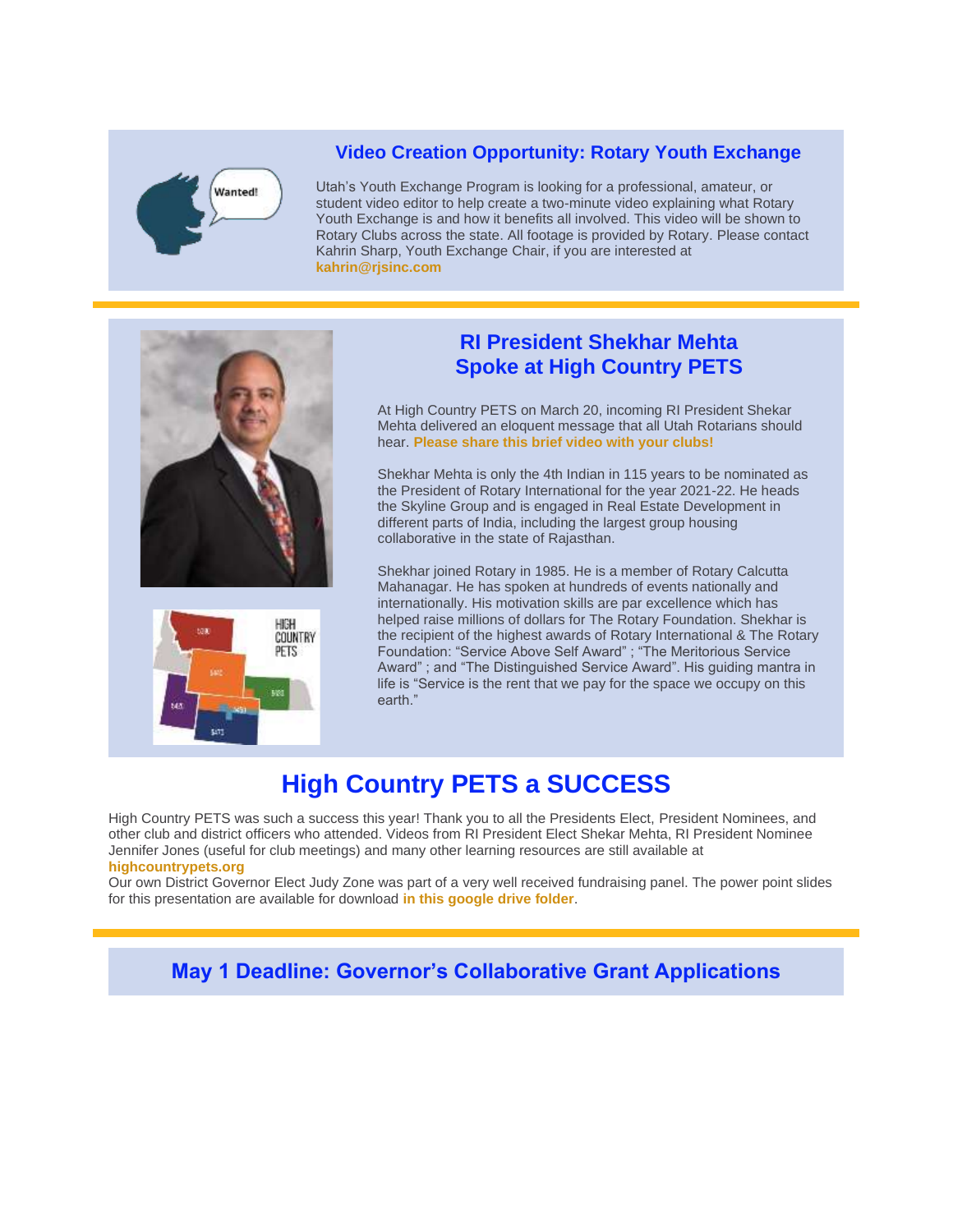It will take time to make partnerships, assess a significant community need, develop a strategy for measuring impact. So start now!

- At least 2 Rotary clubs collaborating with at least one community organization.
- A community needs assessment of some kind to determine need and a way to measure impact.
- Awards will be \$1,000 or more, depending on the depth and focus of the service project, the number of collaborators, and the measurability of impact. Seeking additional or matching funding, whether from the clubs or community, is encouraged but not required.
- An excel budget for the project with the use of funds and in-kind donations.
- Clubs will be notified of their awards by or before June 1, 2021.

• **[Click here for Guidelines](https://nam04.safelinks.protection.outlook.com/?url=http%3A%2F%2Fr20.rs6.net%2Ftn.jsp%3Ff%3D0014DfaCPhFtsx7U3Bk516hfTWPGaRy-YcnmM11cgiMX9F2u8z83l8rGSxLN-G1-3DHv-INfz0y2Qvp3IKblgu3YnwAK7YXD5ZhOe-aPYwMVFUiJVTp8DWVoylq5EI6qlUUK2b2dahceTGY9VJkWJHqldvPUkbRvBRAmclN6SUqb93JIPLWEKFXA374JPZgu5rT1YR94Yyc8TcinEAPdY4vaoXQHF-LJczpExKZndMkeEqkoFEva34mZjM9bHRdDy_N%26c%3Dv573Vn_Kfz8iYx1nmgZPER-qzU0WztczC5DPDZcXeYlHpN8R2vXNAw%3D%3D%26ch%3DgjbHUflJLL4R7P31GEr3Ddf3dMCWgmAKh6Wir1_Kabc2azw1TWkFpQ%3D%3D&data=04%7C01%7Cabdrisba%40uvu.edu%7Cff7e5c894c174c85b9f608d8f537982a%7C1ea2b65f2f5e440eb025dfdfafd8e097%7C0%7C0%7C637528968116900471%7CUnknown%7CTWFpbGZsb3d8eyJWIjoiMC4wLjAwMDAiLCJQIjoiV2luMzIiLCJBTiI6Ik1haWwiLCJXVCI6Mn0%3D%7C2000&sdata=yLktZNeXtCQeeIraZvxv7cV%2BKFNpOTIaGg16oxLbh0Y%3D&reserved=0)** and links to the Application and the required excel projected budget. Questions, contact District Governor Elect Judy Zone **[dgjudy@utahrotary.org](mailto:dgjudy@utahrotary.org)**



Whether you've been a club leader, or are about to be one, you've probably been asked over and over to add and edit your goals and achievements in Rotary Club Central.

But... what is the point of it all? In this month's episode, find out why entering goals on Rotary Club Central is more than just an administrative task for your club.

**[This All Things Rotary podcast](https://nam04.safelinks.protection.outlook.com/?url=http%3A%2F%2Fr20.rs6.net%2Ftn.jsp%3Ff%3D0014DfaCPhFtsx7U3Bk516hfTWPGaRy-YcnmM11cgiMX9F2u8z83l8rGRBQ_ZAqretNBtz-_GachL2g_DLBbQlUs4DPECkm9qCI6mYNHCIZwPxMteACpsBo0hdaokYC8-vbWd9PVsdXK0PGz4q6zcZx0QObuNontqcNr2Wruux37i5XbQT4XeAmuUPs1Wt2XqkyTfU2poJT6drQkYFRT3iZcqWTQGaN-ZEL00I0-KK3MJM2n3ucEJYiew%3D%3D%26c%3Dv573Vn_Kfz8iYx1nmgZPER-qzU0WztczC5DPDZcXeYlHpN8R2vXNAw%3D%3D%26ch%3DgjbHUflJLL4R7P31GEr3Ddf3dMCWgmAKh6Wir1_Kabc2azw1TWkFpQ%3D%3D&data=04%7C01%7Cabdrisba%40uvu.edu%7Cff7e5c894c174c85b9f608d8f537982a%7C1ea2b65f2f5e440eb025dfdfafd8e097%7C0%7C0%7C637528968116910464%7CUnknown%7CTWFpbGZsb3d8eyJWIjoiMC4wLjAwMDAiLCJQIjoiV2luMzIiLCJBTiI6Ik1haWwiLCJXVCI6Mn0%3D%7C2000&sdata=ibulv10TYS%2F2MKnPOIs6VunfP26%2FZtFLKGJQy1eLczE%3D&reserved=0)** [is](https://nam04.safelinks.protection.outlook.com/?url=http%3A%2F%2Fr20.rs6.net%2Ftn.jsp%3Ff%3D0014DfaCPhFtsx7U3Bk516hfTWPGaRy-YcnmM11cgiMX9F2u8z83l8rGRBQ_ZAqretNBtz-_GachL2g_DLBbQlUs4DPECkm9qCI6mYNHCIZwPxMteACpsBo0hdaokYC8-vbWd9PVsdXK0PGz4q6zcZx0QObuNontqcNr2Wruux37i5XbQT4XeAmuUPs1Wt2XqkyTfU2poJT6drQkYFRT3iZcqWTQGaN-ZEL00I0-KK3MJM2n3ucEJYiew%3D%3D%26c%3Dv573Vn_Kfz8iYx1nmgZPER-qzU0WztczC5DPDZcXeYlHpN8R2vXNAw%3D%3D%26ch%3DgjbHUflJLL4R7P31GEr3Ddf3dMCWgmAKh6Wir1_Kabc2azw1TWkFpQ%3D%3D&data=04%7C01%7Cabdrisba%40uvu.edu%7Cff7e5c894c174c85b9f608d8f537982a%7C1ea2b65f2f5e440eb025dfdfafd8e097%7C0%7C0%7C637528968116910464%7CUnknown%7CTWFpbGZsb3d8eyJWIjoiMC4wLjAwMDAiLCJQIjoiV2luMzIiLCJBTiI6Ik1haWwiLCJXVCI6Mn0%3D%7C2000&sdata=ibulv10TYS%2F2MKnPOIs6VunfP26%2FZtFLKGJQy1eLczE%3D&reserved=0) hosted by Nick Taylor, our Club and District Support Associate Officer, and Native Utahn!



Utah Rotary … did you know you can support RYLA, Youth Exchange, Interact … even Rotaract, by purchasing a **Rotary license plate**  when you buy a new car or renew your plates? The cost – over and above the new plate or renewal fee – is an affordable \$25/year.

Apply online. Go to this **[address](https://nam04.safelinks.protection.outlook.com/?url=http%3A%2F%2Fr20.rs6.net%2Ftn.jsp%3Ff%3D0014DfaCPhFtsx7U3Bk516hfTWPGaRy-YcnmM11cgiMX9F2u8z83l8rGRBQ_ZAqretNUDhEw6G_uoFScUP9rzPShLXP7H6e5RKMawTa7iWaWL5yuTd2RAzi-m8VaRRY6P4LNUUp37KwvAKWjd9wr4KkdsChLHb1F8EwYkjjIIdPAEQ%3D%26c%3Dv573Vn_Kfz8iYx1nmgZPER-qzU0WztczC5DPDZcXeYlHpN8R2vXNAw%3D%3D%26ch%3DgjbHUflJLL4R7P31GEr3Ddf3dMCWgmAKh6Wir1_Kabc2azw1TWkFpQ%3D%3D&data=04%7C01%7Cabdrisba%40uvu.edu%7Cff7e5c894c174c85b9f608d8f537982a%7C1ea2b65f2f5e440eb025dfdfafd8e097%7C0%7C0%7C637528968116920459%7CUnknown%7CTWFpbGZsb3d8eyJWIjoiMC4wLjAwMDAiLCJQIjoiV2luMzIiLCJBTiI6Ik1haWwiLCJXVCI6Mn0%3D%7C2000&sdata=ALc9lKS%2BxPiSzyVCElr3X9P2IdVY2vj5y8qVfZ0Q6%2BA%3D&reserved=0)** Then click on E-Service Click on Order License Plates

If you are looking for a brief presentation for a club meeting to discuss how this program works, contact Sydney King at **[sydhking@msn.com](mailto:sydhking@msn.com)** who is available to your club with forms and fun.

### **Smart Giving to the Rotary Foundation**

You are invited to a special webinar on Smart Giving! Learn how to maximize you gifts to The Rotary Foundation in the most intelligent way possible. Several Rotarians will be on the call and share their experiences and how they were able to create a win/win donor situation. To participate, email PDG Scott Leckman at **[leckman@xmission.com.](mailto:leckman@xmission.com)**

**Positive Peace Training, Presentations at Your Club & More**

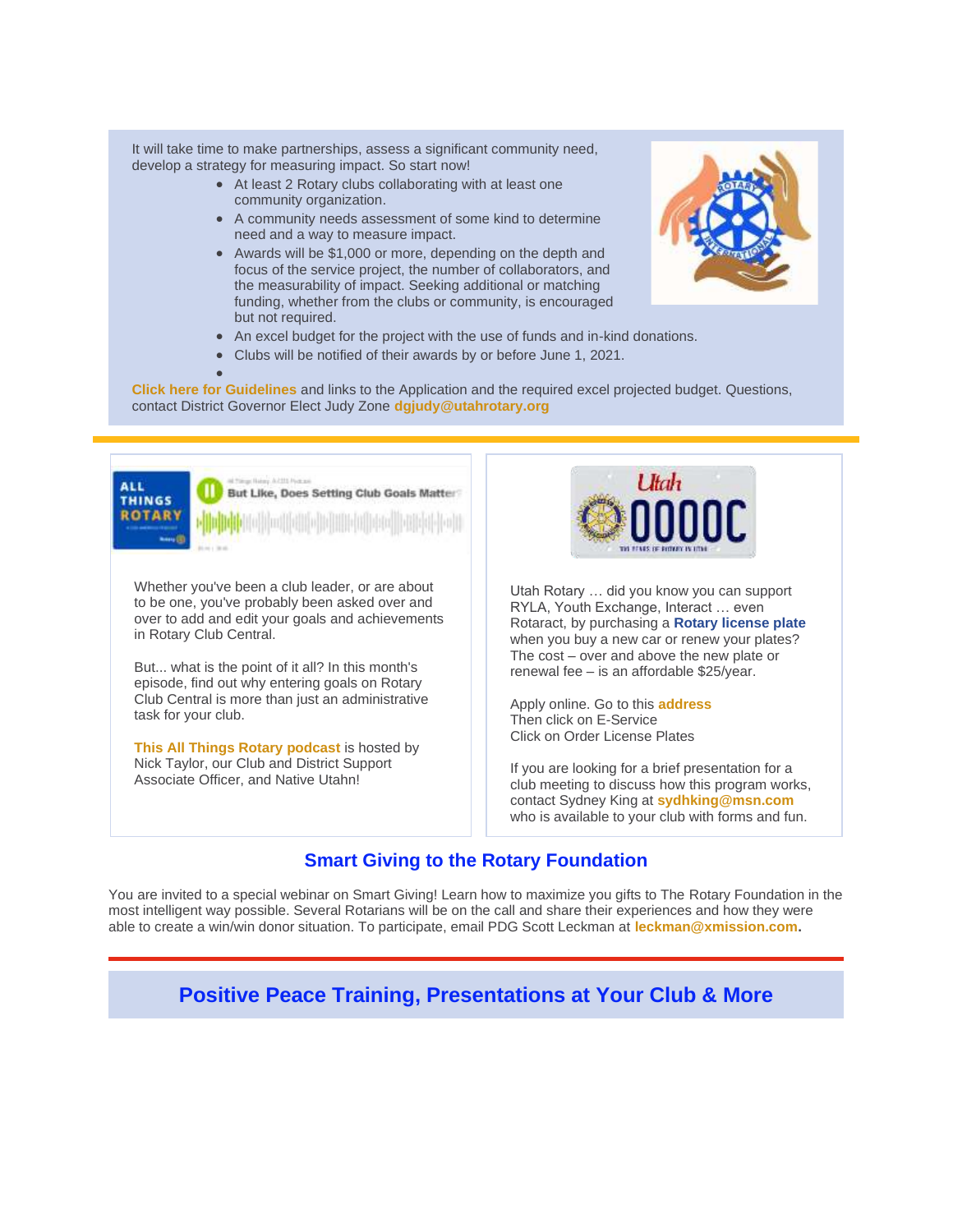

**Peace is Possible** One community at a time

District 5420's Peace Committee is busy with Utah peace-building efforts and we welcome your participation. Peace begins here at home, so host activities:

1. **Club Positive Peace Training:** Positive Peace workshops are a key component of how Rotary "does peace." District 5420 is blessed to have individuals trained to educate and empower Rotarians to improve peace as we view our work through a peace-building lens.

2. **Club Presentations** to introduce Rotary's advances in Peace, Rotary's partnership with the Institute for Economics and Peace (IEP) and to learn how we may be more peaceful in our everyday lives.

- 3. **One Day Club Positive Peace Workshops** to give clubs a more in-depth training and assist in creating club peace projects to create more peaceful communities.
- 4. **Peace Fellows.** It's time for interested Peace Fellow candidates to apply for a Fellowship at one of Rotary's 6 Peace University's around the world. The Peace Committee is ready to assist with the application and endorsement process, so please let anyone interested to get ahold of us today! The deadline is fast approaching and there is a lot to do.

**Get involved!** The Peace Committee meets monthly on the third Thursday of the month at 7 pm via Zoom and subcommittees meet on other nights. Contact Peace Committee Chair Kris Swanson at **[kris@creativecommconcepts.com](mailto:kris@creativecommconcepts.com)** or 970-309-3353 to get involved or receive more information!

## **The Club Hub**

Get ideas, support other clubs! Send your service projects & fundraisers to Newsletter Editor **[Lola Beatlebrox](mailto:lolabeatlebrox@gmail.com)** for this monthly section of the newsletter.



The **Cedar City Rotary Club** engaged in a day of service for one of our monthly meetings, with Rotarians volunteering at the Iron County Care and Share, the Happy Factory, and delivering cookies to members who we haven't seen in a while. At the Care and Share, we sorted food donations from the statewide food drive, sorted and hung clothing donations, and assembled health kits for their homeless clients. At the Happy Factory, we helped build the wooden toys they distribute to children worldwide. Finally, the cookie deliveries allowed us to see some of the dear friends we've missed this year!



The **Moab Rotary Club** donated two heavy carts (1200 lb.-capacity each) to the La Sal food bank. Monthly food deliveries from the Utah Food Bank are received and then assembled into household boxes and distributed to 70 families. The large carts greatly aid moving food boxes uphill in gravel and snow (7000 foot elevation). The elderly volunteers had been carrying boxes by hand in unsteady footing. The two 30 by 52 inch carts have balloon tires and a 1200 pound capacity. Asked about the value of the carts, the usually staid senior volunteers were effusive in their praise: "Made a night and day difference!"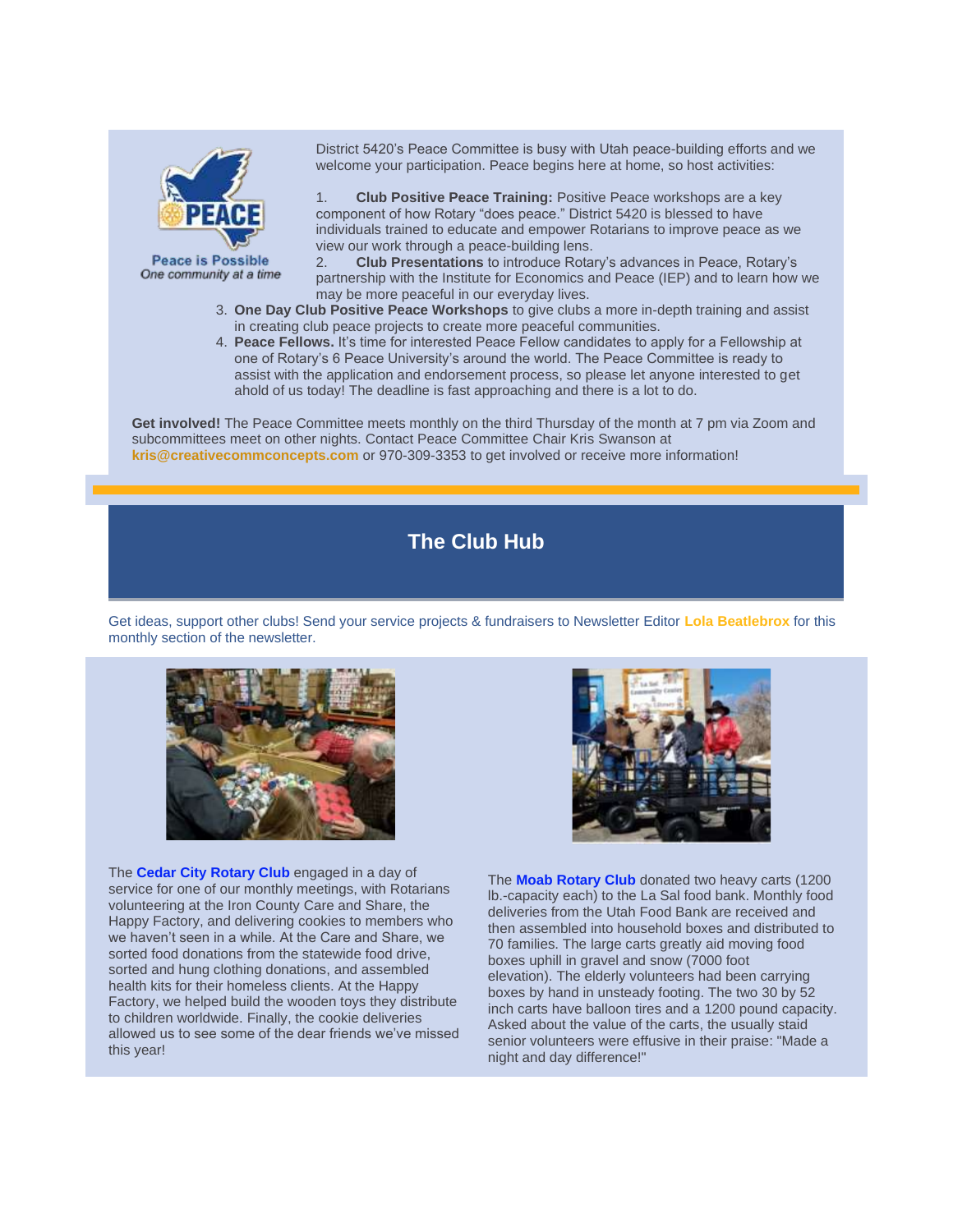

On March 29, **St. George Rotary Club's** 5th Monday service project found us at the St. George Children's Museum where 14 club members – and 2 prospective members - provided "service above self" to help museum staff prepare for the St. George Art Festival, their busiest weekend of the year. Supporting the museum and their Lending Library is one of SGR's newest projects, including an annual book drive, a media campaign promoting literacy, ongoing service at the museum along with annual support in the form of a \$1500 donation.



On February 24th, the **Layton Rotary Club** visited the Davis County Animal Shelter. It was a very enjoyable and productive meeting! Some of the club members brought animal treats and snacks to donate. Others helped make blankets for the Dogs and Cats to use. But the best part was walking the dogs! Many of the club members went for a walk on the facility grounds and gave the dogs some needed exercise! It was a meeting that many of the members want to do again!!



The **Rotary Club of Park City Twilight** helped with a Mobile Food Pantry organized by the Park City Christian Center. Volunteers helped distribute needed food to folks at the Royal Coachman Mobile Home neighborhood in Heber, UT.

The location of this food distribution was outdoors for COVID safety and highly accessible to people living in mobile homes and trailers.



For the past few years **Richfield Rotary Club** have focused on helping children and adults with Special Needs. We purchased and installed wheelchair swings at the Richfield Rotary Park and at Snow College's Ephraim campus. Two double bench WhisperGLIDE Therapeutic Swings were also purchased and installed at the Richfield Family Support Center and our Rotary Park. It is fun to see the smiles on the faces of many individuals who are experiencing the joy of swinging for the first time.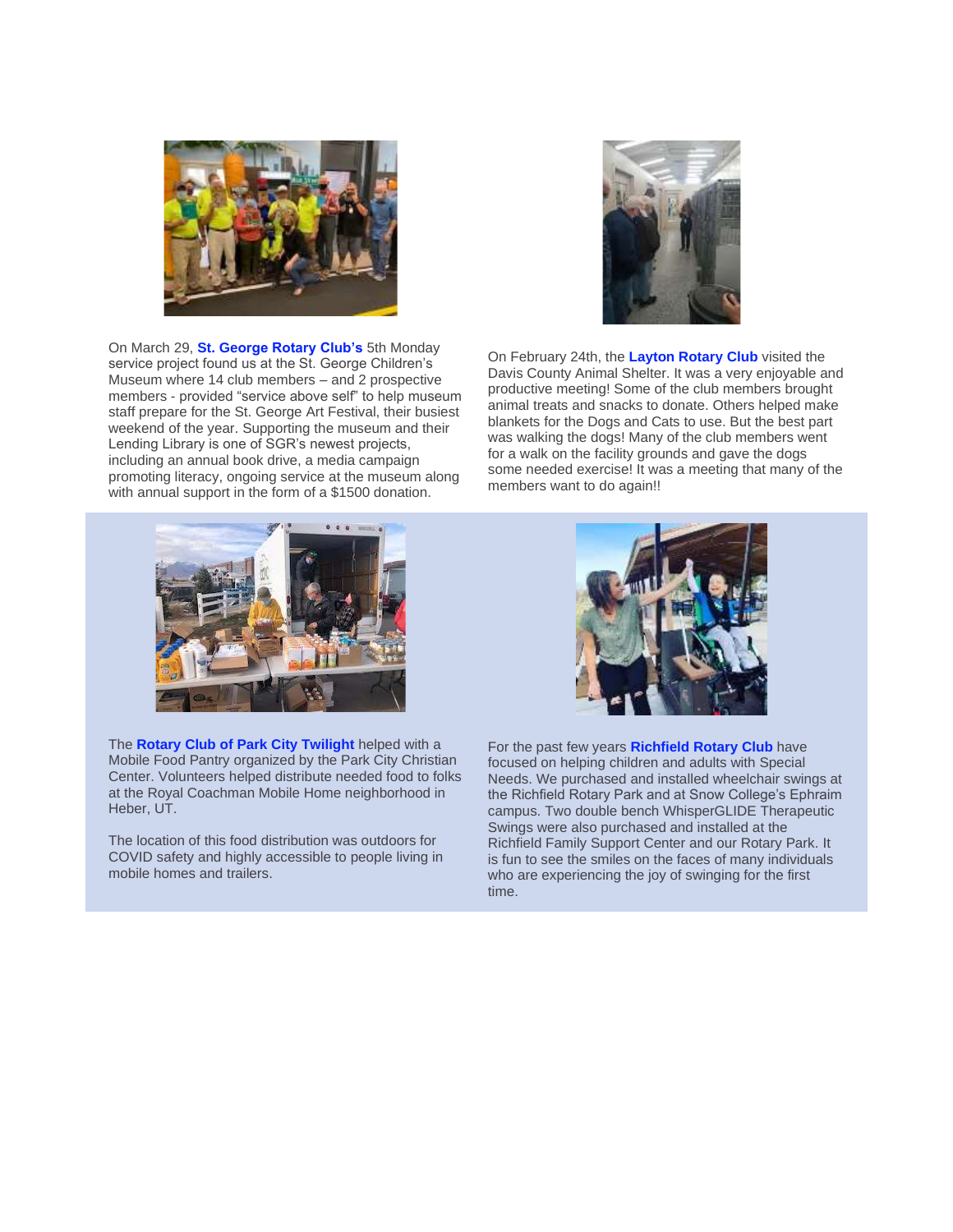

Back in June of 2018 an International Service project of the **Midvalley Rotarac**t took four different Rotaract clubs to make a trip to Puerto Peñasco Mexico, on a road trip and a weeklong adventure of learning and accomplishments. Among the several service projects, one of them was to meet with Polio Survivors and build concrete access ramps in different areas of a sport park in the city. Providing opportunities to those with disabilities to participate and make use of sport areas like any other citizen of Puerto Peñasco. This month we celebrated the 116th anniversary of Rotary International and our friends of the Rotary club of Mar del Sol de Puerto Peñasco, Mexico spent a couple of days painting blue throughout the town doing a follow-up and painting the access ramps for people with disabilities as well as stamping each of them with the Rotary Logo.



Thirty Rotarians and guests from the **Ogden Rotary Club** gathered to put together 500 pantry (food) packs for Catholic Community Services. These panty packs will be used for school children who are lacking for food in this time of pandemic. Our service and project chair, Emily Oyler, and her committee purchased all the food stuff for the pantry packs, organized the food, and supervised the club members and guests as they filled the pantry pack bags, and delivered the finished bags to the Ogden Catholic Community Service.



The **Park City Sunrise Rotary** supported Summit County's Vaccination Program by donating lunches for hundreds of volunteers. Since vaccinations began, the Summit County Health Department has inoculated thousands of residents and non-residents at a sophisticated drive through vaccination facility located at the Utah Film Studios. In an overwhelming response, more than 2000 Summit County residents have volunteered to assist; 200 have been selected to work including Sunrise, Park City, and Twilight Rotarians.



**Dixie Sunrise Rotary Club** assisted again in the rerouting of the Aspiration Trail. We have volunteered on five different Saturdays reconstructing a half a mile of trail. Very difficult work. A lot of rocks and boulders had to be moved. Twenty-five people on average have volunteered on these Saturdays putting in at least 3 hour each time. That comes to 400 volunteer hours. Service above Self that is why we are Rotarians. Nice job everyone.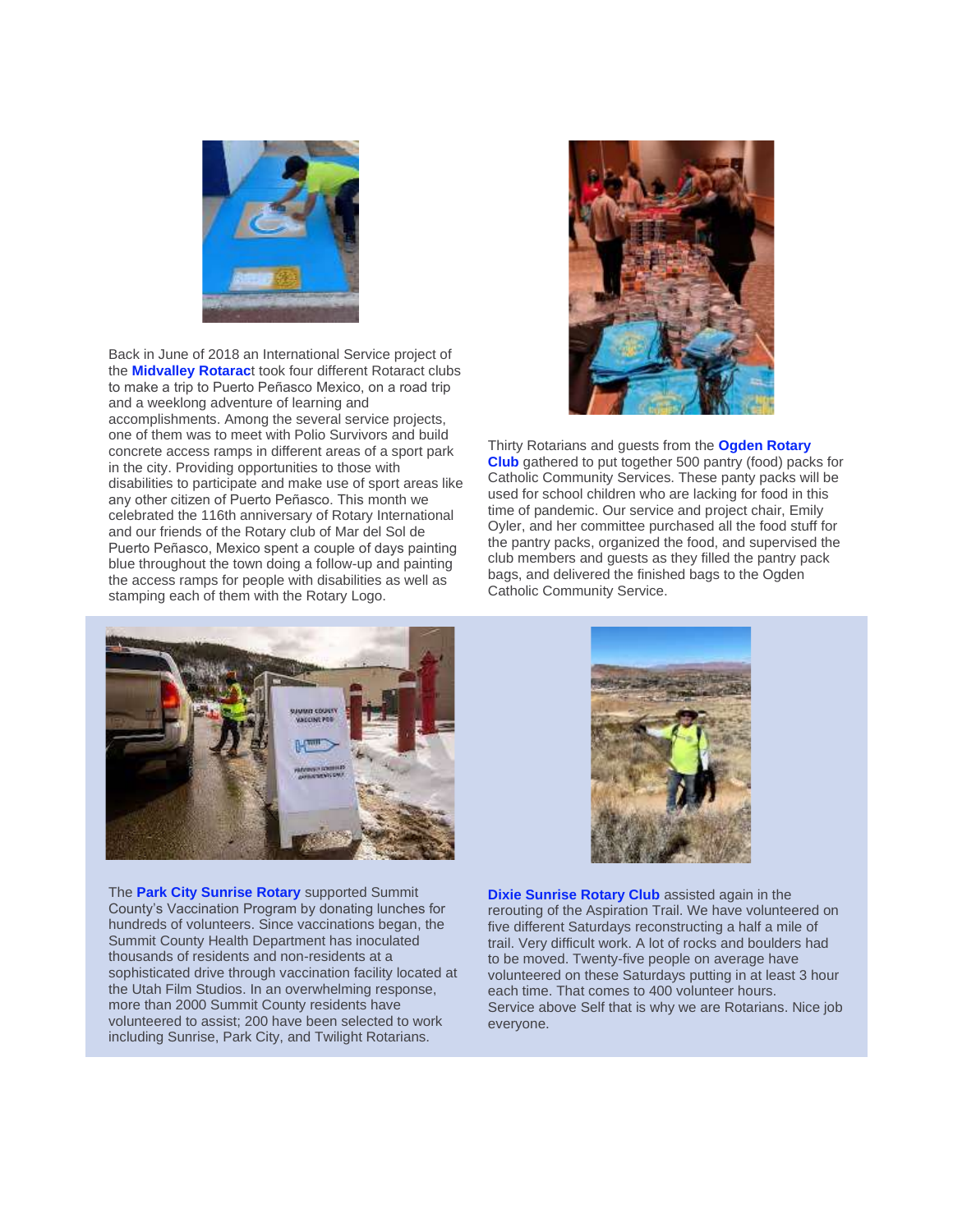

#### **UVU Rotaract and Orem Rotary Present at 65th session of the UN Commission on the Status of Women; Rotaract Raises \$5,600 in Funds**

**Utah Valley University Rotarac**t club members, under the umbrella of Utah International Mountain Forum, a coalition of student clubs at UVU contributed to the agenda of the 65th session of the United Nations'

Commission on the Status of Women. They hosted a virtual parallel event titled, "Mountain Women Empowerment Through the Inclusive Student-Engaged Learning Model" on Monday March 22nd, 2021.

The event was co-sponsored by the **Orem Rotary Club** in addition to the UVU office for Global Engagement and Russian Academy of Natural Sciences, a non-governmental organization in general consultative status with the UN Economic and Social Council. The Statement of the Russian Academy of Natural Sciences E/CN.6/2021/NGO/125 was distributed as an official document of the United Nations on 13 December 2020 and highlighted the contribution of Rotaractors and Orem Rotary to the advocacy campaign of the Utah International Mountain Forum during this highest gender-related event of the United Nations.

UIMF advocates for mountain women, girls, and families, who are among the poorest and most neglected. UIMF does so through a Student Engaged Learning (SEL) approach that propels students to gain professional skills through addressing real-world issues as a group with faculty serving them as mentors.

At the event, **Yana Andersen, [UVU Rotaract President](https://nam04.safelinks.protection.outlook.com/?url=http%3A%2F%2Fr20.rs6.net%2Ftn.jsp%3Ff%3D0014DfaCPhFtsx7U3Bk516hfTWPGaRy-YcnmM11cgiMX9F2u8z83l8rGRBQ_ZAqretNfvuoA97lrvj9-BHUBa7vwFXUKZBdOoS0lpxDR3VnhJy-W3Xyowgddo-cYInjx1BP5bc8M8Z2FvG_h_BFVMdWWJWD9KhBNrBELjYTMrR_vIheyvxZT8hWk4Nuj1_lJzl3_qksID5GIjkBXx7r6H6eNkFxjtYfcEXRSD-nIn_THPQWJbcXKPEHMJr7yLphffxqO_daarGTh5rw0D6BqnOe6mQaR72aRkew%26c%3Dv573Vn_Kfz8iYx1nmgZPER-qzU0WztczC5DPDZcXeYlHpN8R2vXNAw%3D%3D%26ch%3DgjbHUflJLL4R7P31GEr3Ddf3dMCWgmAKh6Wir1_Kabc2azw1TWkFpQ%3D%3D&data=04%7C01%7Cabdrisba%40uvu.edu%7Cff7e5c894c174c85b9f608d8f537982a%7C1ea2b65f2f5e440eb025dfdfafd8e097%7C0%7C0%7C637528968117140337%7CUnknown%7CTWFpbGZsb3d8eyJWIjoiMC4wLjAwMDAiLCJQIjoiV2luMzIiLCJBTiI6Ik1haWwiLCJXVCI6Mn0%3D%7C2000&sdata=rSarMHi7oUGQoPp9th5z%2FGGufRO1N3RyQI%2BDB2TKRdo%3D&reserved=0)** reported about Rotaractors efforts to observe annually World Polio Days and participate at service projects and also their advocacy work, like the implementation of Rotary International's model in Utah to support neglected female populations. Yana mentioned in her statement as one of the examples to empower women a female leadership of Utah District Rotary, such as Governor Linda Sappington. Jeff Hibbard, Dallas Karren, Cody Conklin, Liam Dowling, and Sarah Michaelis, UVU Rotaractors, spoke about the importance of mountain women and families to be in the focus of the United Nations 2030 Agenda for Sustainable Development. For the first time, the delegation was joined by **Past President of the Orem Rotary Clark Merkley**, as a sign of the strengthening partnership between Orem Rotary and UVU Rotaractors. As preparations to the visit, Orem Rotary and UVU Rotaractors jointly raised funds by selling oranges for \$5,600 in total. **[Click for more information.](https://nam04.safelinks.protection.outlook.com/?url=http%3A%2F%2Fr20.rs6.net%2Ftn.jsp%3Ff%3D0014DfaCPhFtsx7U3Bk516hfTWPGaRy-YcnmM11cgiMX9F2u8z83l8rGRBQ_ZAqretNfvuoA97lrvj9-BHUBa7vwFXUKZBdOoS0lpxDR3VnhJy-W3Xyowgddo-cYInjx1BP5bc8M8Z2FvG_h_BFVMdWWJWD9KhBNrBELjYTMrR_vIheyvxZT8hWk4Nuj1_lJzl3_qksID5GIjkBXx7r6H6eNkFxjtYfcEXRSD-nIn_THPQWJbcXKPEHMJr7yLphffxqO_daarGTh5rw0D6BqnOe6mQaR72aRkew%26c%3Dv573Vn_Kfz8iYx1nmgZPER-qzU0WztczC5DPDZcXeYlHpN8R2vXNAw%3D%3D%26ch%3DgjbHUflJLL4R7P31GEr3Ddf3dMCWgmAKh6Wir1_Kabc2azw1TWkFpQ%3D%3D&data=04%7C01%7Cabdrisba%40uvu.edu%7Cff7e5c894c174c85b9f608d8f537982a%7C1ea2b65f2f5e440eb025dfdfafd8e097%7C0%7C0%7C637528968117140337%7CUnknown%7CTWFpbGZsb3d8eyJWIjoiMC4wLjAwMDAiLCJQIjoiV2luMzIiLCJBTiI6Ik1haWwiLCJXVCI6Mn0%3D%7C2000&sdata=rSarMHi7oUGQoPp9th5z%2FGGufRO1N3RyQI%2BDB2TKRdo%3D&reserved=0)**

# **Save the Dates**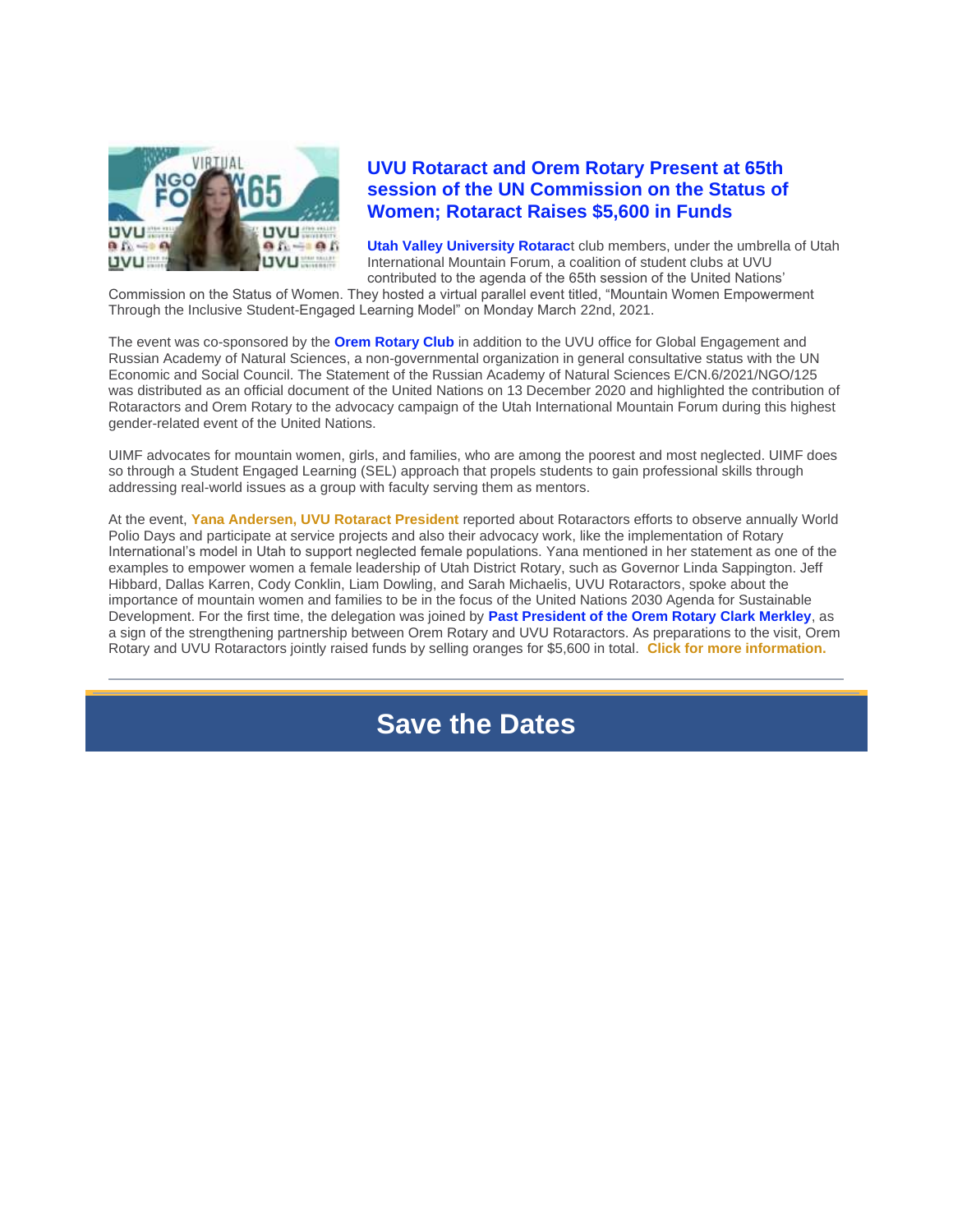ROLLING CALENDAR (watch for more information about these TENTATIVE events):

| Sat., Apr. 10                     | Zoom Post-PETS Nuts & Bolts panel with successful past Club Presidents9-10:30am:                                      |
|-----------------------------------|-----------------------------------------------------------------------------------------------------------------------|
| Sat., April 10                    | Zoom Club Treasurer Training, 11am-Noon:                                                                              |
| Tues. Apr. 13                     | Interact Speaker Series - 6-7:15 on Zoom                                                                              |
| Sat., Apr. 17                     | Zoom Post-PETS Goal Setting for Presidents-Elect, 9-10:30 am                                                          |
| Thurs. Apr. 22                    | District Clean-up Competition for supporting the environment on Earth Day                                             |
| Fri. Apr. 23                      | Virtual District Business Meeting (4 pm)                                                                              |
| Sat. Apr. 24                      | <b>NEW PLANS VIRTUAL Utah Rotary District Conference in St. George</b>                                                |
| Sat., May 1                       | Membership & Foundation training for PEs & Club Chairs, 9-10:30am                                                     |
| Sat., May 15                      | Public Image, Rotaract, Youth Program training for PEs and Club Chairs, 9-10:45am                                     |
| Sat., May 15                      | Club Secretary Training, 11am-Noon                                                                                    |
| Sat., June 5                      | Youth Protection Training for PEs and Youth Chairs, 9-10am                                                            |
| Mon. May 31                       | Peace Fellow Scholar application deadline                                                                             |
| Sat. June 5                       | Year-end District Assembly                                                                                            |
| June 12-16                        | 2021 RI Convention in Taipei, Taiwan                                                                                  |
| Tues., June 15                    | District grant final report deadline. Must include receipts.<br>District Service and Impact Reports due for RY2020-21 |
| Thurs., July 1<br>Thurs., July 1  | District grant applications due for RY2021-22                                                                         |
| Sat. July 17                      | DG Judy Zone's Installation BBQ, Cottonwood Country Club, Holladay, UT                                                |
| Sat., Aug. 21                     | Club Cluster Assembly (Logan, [host] Cache Valley Morning, Brigham City)                                              |
| Sat., Aug. 28                     | CCA (Layton [host], Ogden, Mt. Ogden, Kaysville)                                                                      |
| Sat., Sept. 11                    | CCA (Bountiful [host], Centerville-Farmington, Salt Lake)                                                             |
| Sat., Sept. 18                    | CCA (Sugar House [host], Tooele, Holladay, Midvalley, Valley West, Millcreek, Murray)                                 |
| Sept. 22-25                       | RYLA in Aspen Grove                                                                                                   |
| Sat., Sept. 25                    | CCA (Orem [host], So. Valley, West Jordan, South Jordan, Sandy, Lehi, Mt. Timpanogos,                                 |
| Provo, Spanish Fork, Springville) |                                                                                                                       |
| Sat., Oct. 2                      | CCA (Park City [host], Park City Sunrise, Park City Twilight, Heber City, Roosevelt, Vernal)                          |
| Sat., Oct. 9                      | CCA (Moab [host], Monticello, Blanding                                                                                |
| Sat., Oct. 23                     | CCA (Red Rock [host], St. George, Dixie Sunrise, Hurricane Valley, Zion Canyon, Cedar City)                           |
| Sat., Oct. 23                     | VIRTUAL World Polio Day program                                                                                       |
| Sun., Oct. 24                     | World Polio Day                                                                                                       |
| Nov. 4-6                          | <b>TENTATIVE</b> Bigger, Better, Bolder Service on a Reservation Weekend                                              |
|                                   | Feb. 4-11, 2022 Friendship Exchange to Mexico                                                                         |
| Sept. 23 - Oct. 2, 2022           | Friendship Exchange to Colombia                                                                                       |